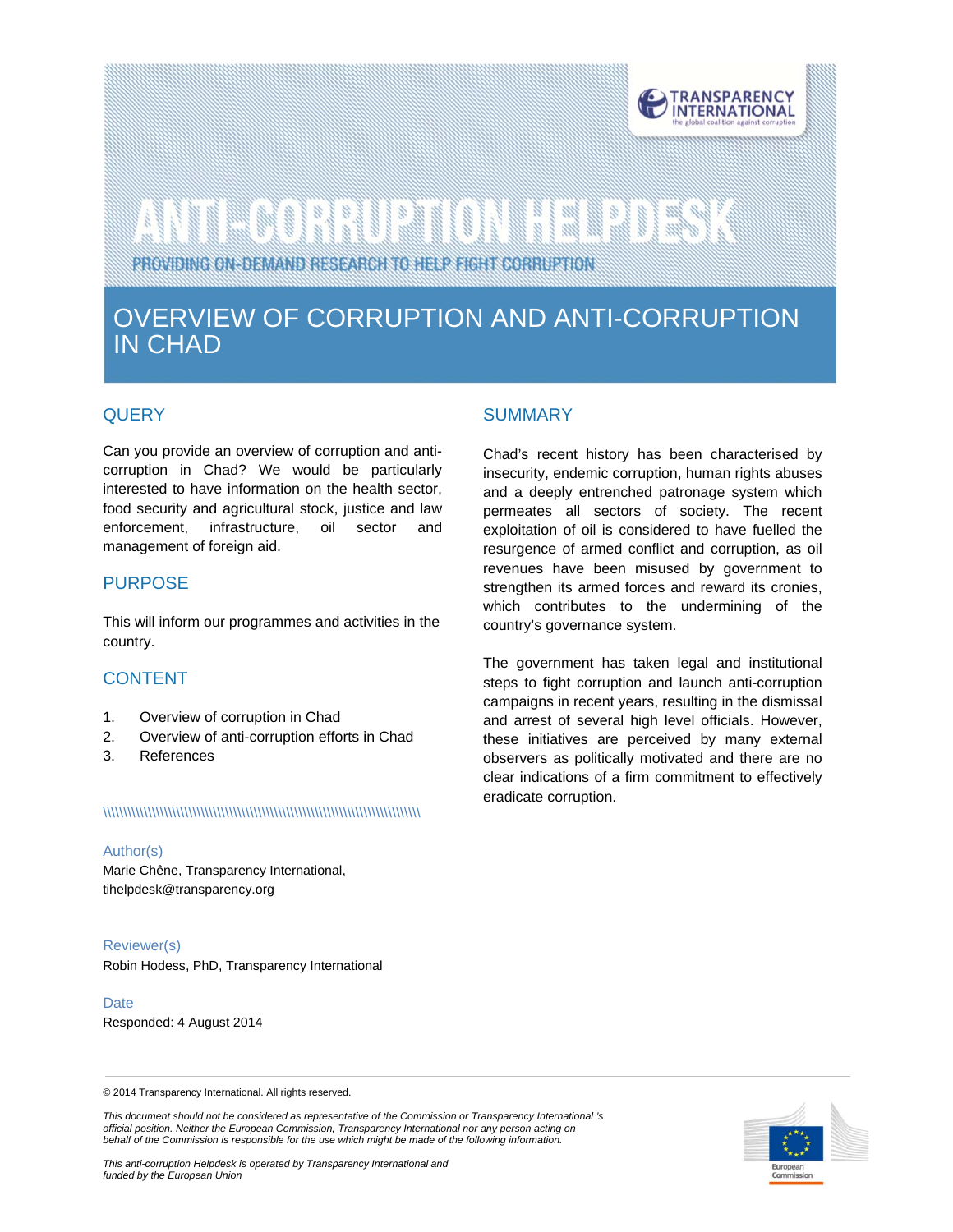# 1. OVERVIEW OF CORRUPTION IN CHAD

# **Background**

The country's recent history has been characterised by instability and violence, fuelled by divides between the Arab/Muslim dominated north and the predominantly Christian/animist south as well as tensions within major ethnic groups (BBC 2014; Bertelsmann Foundation 2014).

After years of civil war, Idriss Déby overthrew President Hissène Habré and seized power in 1990 and has ruled the country since with general disregard for democratic and human right principles (United States Institute of Peace 2010). In 2005, a constitutional referendum lifted term and age limits for presidential candidates, granting him the opportunity to run indefinitely. He won a fourth term in 2011 in a contested election, which the main opposition parties boycotted as they did in the 2006 elections (BBC 2014).

President Déby has also been criticised for his human rights record and repressing political opponents. According to Amnesty International, killings, enforced disappearances, illegal detentions and arbitrary arrests of opposition MPs, journalists and academics are frequent (Amnesty International 2013a). In May 2013, an alleged attempted coup was reportedly violently suppressed by security forces that opened fire on a group of reportedly unarmed people, killing between three and eight people. A number of political opponents were subsequently detained and later charged with "conspiracy, endangering the constitutional order and complicity of assassination" (Amnesty international 2013b).

From 2003, unrest in neighbouring Sudan's Darfur region spilled across the border, generating hundreds of thousands of displaced Chadian and Sudanese refugees in the country. It is estimated that 200,000 Sudanese refugees have crossed the border into Chad to escape the violence in Darfur, while about 140,000 internally displaced Chadians are fleeing rebel fighting as well as violence between ethnic Arab and ethnic African Chadians. Both countries have accused one another of supporting rebels, straining diplomatic relations between the two neighbours. The 2010 "N'Djamena Accord" in which Chad and Sudan pledged to cease support of each other's rebel groups represents a step towards normalising relations between the two countries. Due to growing insecurity and terrorist activity in the Sahel, Chad also recently sent a task force to Mali to help secure the northern half of the country from Tuareg separatists and al-Qaeda– linked groups (Heritage Foundation 2014).

A largely semi-desert country, Chad is rich in gold and uranium and became an oil-producing nation in 2003 with the completion of the Chad-Cameroon pipeline, a \$4 billion pipeline linking its oilfields to terminals on the Atlantic coast. Oil accounts for about half of the GDP, fuelling recent economic growth, which may surge to a projected 11.2 per cent in 2014 due to new oilfields coming into production (AfDB 2014) Chad's most important bilateral economic partnerships are with China and India.

However, in spite of recent oil wealth, Chad suffers from inadequate infrastructure, widespread poverty, poor health and social conditions and internal conflict, and the population has failed to benefit from the oil windfalls. The GDP per capita in Chad was last recorded at \$US741.63 in 2013 and the country is ranked 184 out of the countries assessed in the 2013 UNDP Human Development Index with one of the lowest human development levels in the world. Most of the population remains employed outside of the formal sector, primarily in agriculture, with over 80 per cent of Chad's people depending on subsistence agriculture, herding and fishing for survival (Heritage Foundation 2014).

# **Extent and forms of corruption**

# *Extent of corruption*

Against this backdrop, the government is perceived as largely ineffective in a context where insecurity and weak maintenance of the rule of law perpetuate systemic corruption. Major international governance indicators suggest persistent, widespread and endemic forms of corruption, permeating all sectors of Chadian society, with little evidence of progress made in anti-corruption in recent years.

Similar to previous years, the country performed extremely poorly on Transparency International's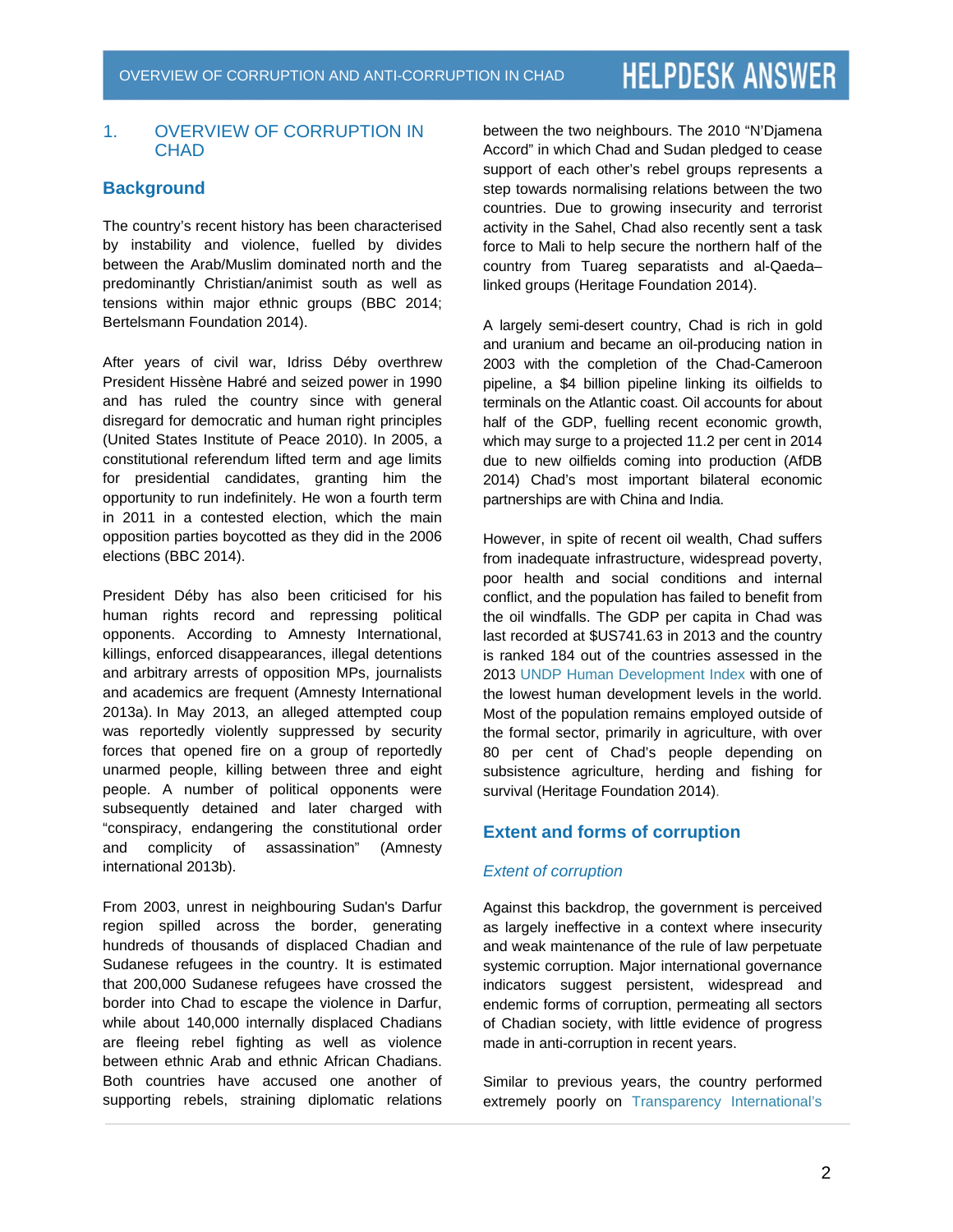Corruption Perceptions Index (CPI) in 2013. Chad was ranked 166th of the 177 countries assessed, with a score of 19 on a scale of 0 (highly corrupt) to 100 (highly clean). These findings are consistent with the World Bank's 2012 Worldwide Governance Indicators where Chad scores below 6 (on a 0 to 100 scale) in terms of government effectiveness (4.79), rule of law (3.32) and control of corruption (5.74). Except for political stability where the situation has slightly improved in recent years (from 5.77 in 2007 to 17.06 in 2012), the country has made little progress in all other areas of governance assessed, including in terms of voice and accountability (10.43) and regulatory quality (13.40).

Chad does not perform better on the 2014 Heritage Foundation's Index of Economic Freedom. The country has an overall economic freedom score of 44.5, making its economy the 167th freest in the 2014 Index. Its performances are declining and far below the regional average (54.6), with substantial deterioration in freedom from corruption (with a score of 15.9 on a 0 to 100 scale), fiscal freedom, and monetary freedom. Chad is ranked 41st out of 46 countries in the sub-Saharan Africa region.

Corruption constitutes a major obstacle to doing business in the country, considered by firms interviewed within the framework of the IFC/World Bank 2009 Enterprise survey as the third biggest impediment after political instability and electricity supply. Mismanagement and rampant corruption constitute a major obstacle to doing business in the country. Similarly, corruption is considered the second most problematic factor for doing business in Chad by the firms interviewed within the framework of the World Economic Forum's 2013- 2014 global competitiveness report after access to finance.

#### *Forms of corruption*

#### **Petty and bureaucratic corruption**

Low salaries for most civil servants combined with weak institutions, excessive bureaucracy and a lack of trained workers have contributed to fuel corruption and bribery (KPMG 2014). According to the 2013/2014 Global Competitiveness Report, diversion of public funds and irregular payments and bribes are common practice. According to the Bertelsmann Foundation 2014, corruption has become institutionalised at all levels, from paying small bribes to pass police traffic monitoring points or to access administrative services or assert a legal right. It is also relatively common to get a bicycle or motorcycle confiscated unlawfully, and there have even been instances where the government expropriated houses. As a result, public trust in politicians is extremely low, scoring 2.2 on a 1 to 7 scale (World Economic Forum 2014).

Private companies are also routinely confronted with petty and bureaucratic forms of corruption. Chad performs well below regional average in the 2009 World Bank Enterprise Survey. For example, 35 per cent (against a 22.3 per cent regional average) of the firms surveyed report having experienced at least one bribery request and are required to make an informal payment in close to 30 per cent of their transactions with public officials (compared to the regional average of 17.6 per cent). Of those, 41.8 per cent reported being expected to make a gift to get things done (against 27.2 per cent in the region), and 52.6 per cent to get an operating license (against 19.6 per cent). Corruption is also widespread to access public services: 70 per cent of the firms surveyed report being expected to pay a bribe to get a water connection and close to 49 per cent to get an electricity connection.

In 2010, the government also took some measures to streamline bureaucratic procedures for doing business in the country, establishing the National Investment Agency for Investment and Exportation (ANIE) to provide a single point of contact for businesses and investors (US Department of State 2013).

#### **Electoral and political corruption**

While there has been some progress made in increasing political freedoms and strengthening democratic institutions, elections have been consistently marred by irregularities and power remains concentrated in the hand of the president and his close circle. Negotiations between the opposition leaders and the government led to an agreement to reform the electoral process in 2007. The *Commission Électorale Nationale Indépendante* (CENI) (Independent Electoral Commission) was established in 2010, but the ruling party, the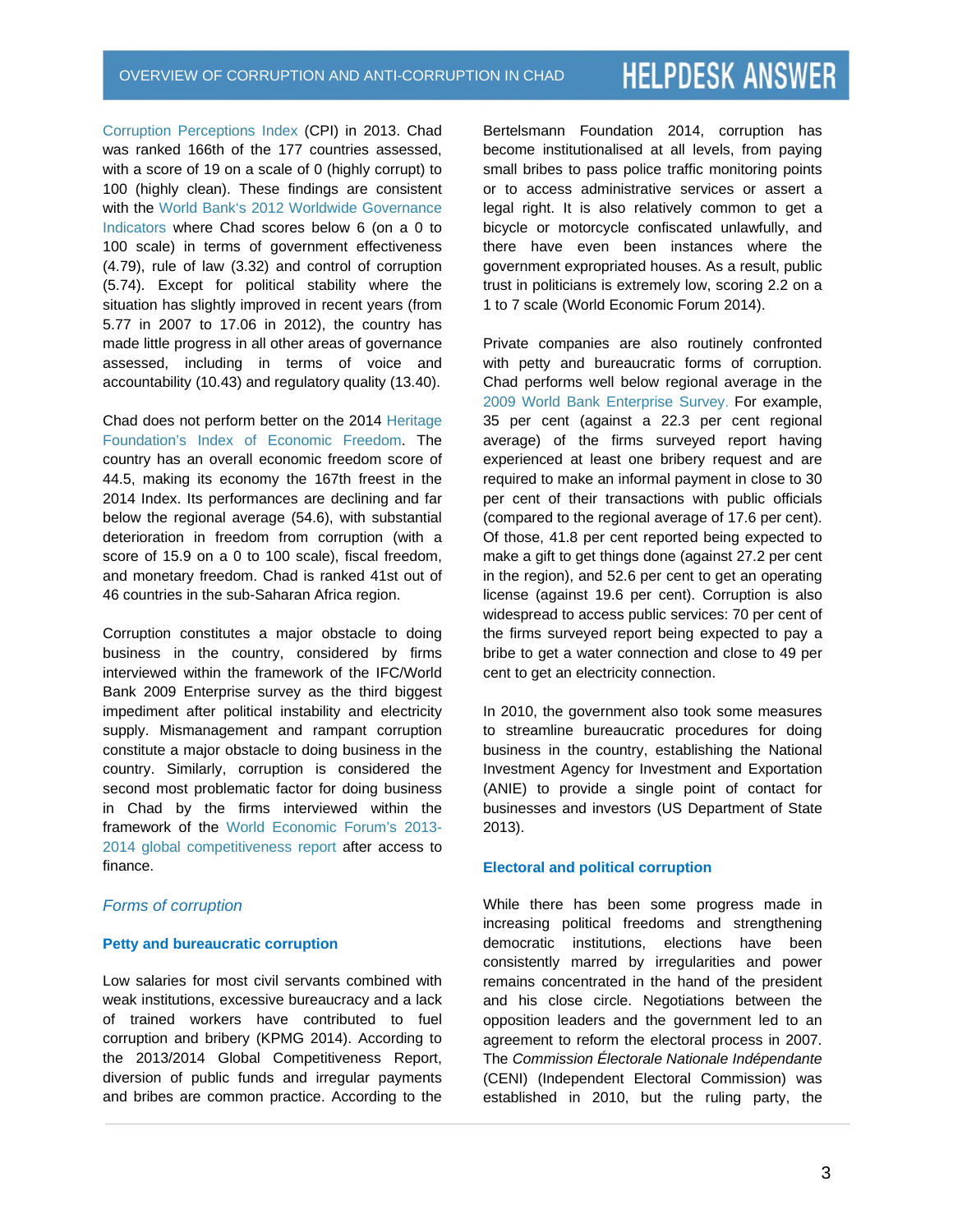*Mouvement Patriotique du Salut* (MPS), is overrepresented, as the president appointed several of its members (Bertelsman Foundation 2014).

While the European Union and the African Union certified the 2011 elections as free and fair aside from logistical problems, concerns were raised over the material and financial inequality between the ruling party and other parties, breaches of neutrality by administrative representatives in some localities and the limited presence of the opposition parties in the media. As a result, the opposition had little presence and limited ability to campaign outside the capital. Transparency of elections and the lack of a secure voters' register are also areas of concern (UNDP 2012). The presidential election was boycotted by the opposition due to a controversy over new voter cards and characterised by low voter turn-out.

Chad's system of governance is also characterised by deeply entrenched rent-seeking and monetised patronage, whereby political loyalty or cooperation is exchanged against payment or favours (Debos 2014). Favouritism in government decisions is also common practice, assessed 2.2 on a 1 to 7 scale by the World Economic Forum's 2013/2014 Global Competitiveness report. Ethnicity and political alliances influence government appointments. Northerners – particularly members of the Zaghawa ethnic group, to which the president belongs – are typically overrepresented in key institutions of state power, including the military officer corps, elite military units and the presidential staff (US Department of State 2012).

According to observers, the ruling MPS reportedly also uses its control over highly coveted civil service jobs to co-opt many rival parties and gain nationwide support (Encyclopedia of the Nations no date). There have been no signs of change in such pattern of politics or the revolving doors of public office (KPMG 2014).

In a context of pervasive violence or threat of violence, this may pose a major challenge to security and political stability, and some observers refers to Chad as a "militarised political marketplace" (Debos 2014). Chadian rebellion movements may be triggered by rent-seeking incentives, as a means to claim control over national resources, with political elites and intermediaries threatening to organise a mutiny or a rebellion to be in a better negotiating position and then exchange their loyalty for resources and positions within the political system. Similarly, the threat of violence may be used by power-holders, fuelling violence, insecurity and impunity (Debos 2014).

# **Overview of corruption in selected sectors**

#### *Health sector*

The health care sector in Chad is still very precarious with stark inequities, undermining access to health care, especially for the poorest households, due to the lack of qualified personnel and basic infrastructure and equipment, low salaries and ill functioning medical structures (KPMG 2014; Gauthier and Wane 2004). As in other developing countries, a lack of resources combined with low salaries may also provide health workers with incentives to engage in corrupt behaviours, such as moonlighting, theft of medical supplies or charging illegal fees to compensate for their low wages.

Resource leakages are widespread in the Chadian public health sector, whether in terms of theft of medical supplies, cash/in‑kind and budget leakages, leading to drug shortages and poor quality services. A Public Expenditure Tracking Survey conducted in Chad in 2004 indicated the majority of non-wage funds from the central budget never reaches local health clinics (Wane 2008).

Although regional administration is officially allocated 60 per cent of the ministry's non-wage recurrent expenditures, the share of resources actually reaching the regions was estimated to be only 18 (Gauthier and Wane 2007). Front line providers receive less than 1 per cent of non-wage expenditures set aside for their use. This situation is facilitated by the lack of transparency of budgetary information at the regional and district levels, as regional delegates lack information to ensure that resources received correspond to initial allocations. It is estimated that the number of patients treated could be doubled without leakages (Wane 2008; Gauthier and Wane 2004).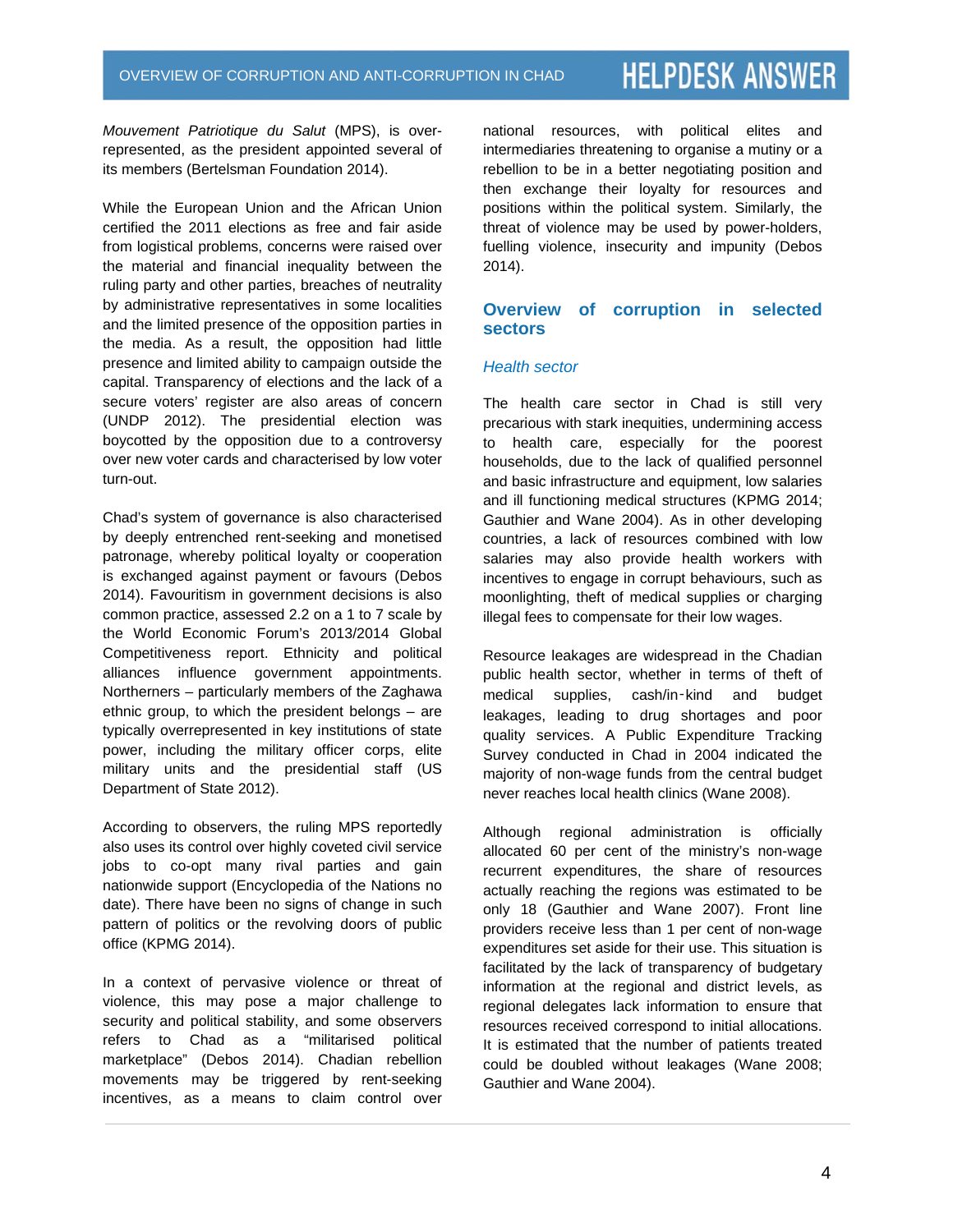Recommendations to address this situation included setting up clear rules for allocating finance, nonmedical hospital supplies and medications to reduce theft as well as encouraging better record keeping of expenditures and providing the public with information on budget funds transfer between the central and the local levels (Wane 2008). The Helpdesk has found no recent publicly available information on the extent to which these recommendations have been implemented. However, tracking funds from the central level to the health centres remains a challenge, as highlighted for funds aimed at eradicating polio (IRIN News 2010).

Resource leakages have direct implications for citizens' access to health services and the cost of health services, translating in an increase of out-ofpocket expenses by users. Health clinics that do not receive public support tend to charge significantly more for medications. In Chad, it is estimated that citizens carry the heaviest burden of primary health care facilities' operating costs, contributing to up to 62 per cent to the facilities' costs of operations (Gauthier and Wane 2004). However, according to this research, informal charges seem less prevalent than in other countries, with less than 5 per cent of the patients reporting to have made informal payments, primarily to reduce waiting time.

The quality of public service delivery is also seriously undermined by high rates of absenteeism among medical staff, affecting health worker productivity and the quality of health services. The rate of absenteeism in public facilities is estimated at around 20 per cent in Chad (World Bank 2010). This in turn gives way to a vicious cycle of low service utilisation by the public, which then further reinforces the poor attendance of health workers.

# *Food security and agricultural stock*

Despite the country's natural resources (land, water, livestock, fisheries, wildlife, etc.), Chadian people have been experiencing food insecurity for more than thirty years, affecting 44.2 per cent of the population, while 64 per cent live below the poverty line (UNDP 2012). Gross cereal deficit is estimated to represent 30 per cent of the needs in 2010-2011. A severe drought in 2011 provoked a decline in agricultural production, causing a food security crisis and a sharp increase in inflation in late 2011, exposing more than one million Chadians to severe food shortages and prompting international humanitarian assistance. The international community donated US\$386.2 million in food assistance (IMF 2012).

There is very little publicly available information on corruption and food security in Chad and more research may need to be done to identify country specific corruption challenges. Generally, there are a number of ways in which corruption can affect food security. Institutional instability can hinder the government's ability to develop and implement effective agricultural policies, leading to the misuse of land and other natural resources. Corruption can also create market distortions reducing available supply and raising costs. It can create inefficiencies in the distribution of food commodities and divert both cash and food aid away from the intended recipients and into the hands of corrupt officials and their cronies (Economist Intelligence Unit 2013).

This is likely to be the case in Chad, which performs very poorly in the Economist Intelligent Unit's Global Food Security Index 2013, and is one of the worst performers in terms of the corruption indicator used by the index. The country ranks at the bottom of the index for affordability and availability with a combination of costly food and large, vulnerable populations with no safety net programmes to support at-risk communities. The World Food Programme runs several large-scale food programmes. Yet because a significant share of donor funding goes to conflict-affected areas bordering Sudan, programmes in the rest of the country are under-resourced.

While there is no publicly available data on the management of aid assistance during the 2011- 2012 food security crisis, lessons can be drawn from other reports and countries facing similar challenges. A report from Transparency International looking at the humanitarian response to the 2011 drought that afflicted Kenya and much of the rest of East Africa and the Horn of Africa, highlighted that delivering food itself was found to be the riskiest, in terms of ensuring an effective efficient, accountable and transparent response, while other forms of assistance, such as cash transfers and food voucher programs, were found to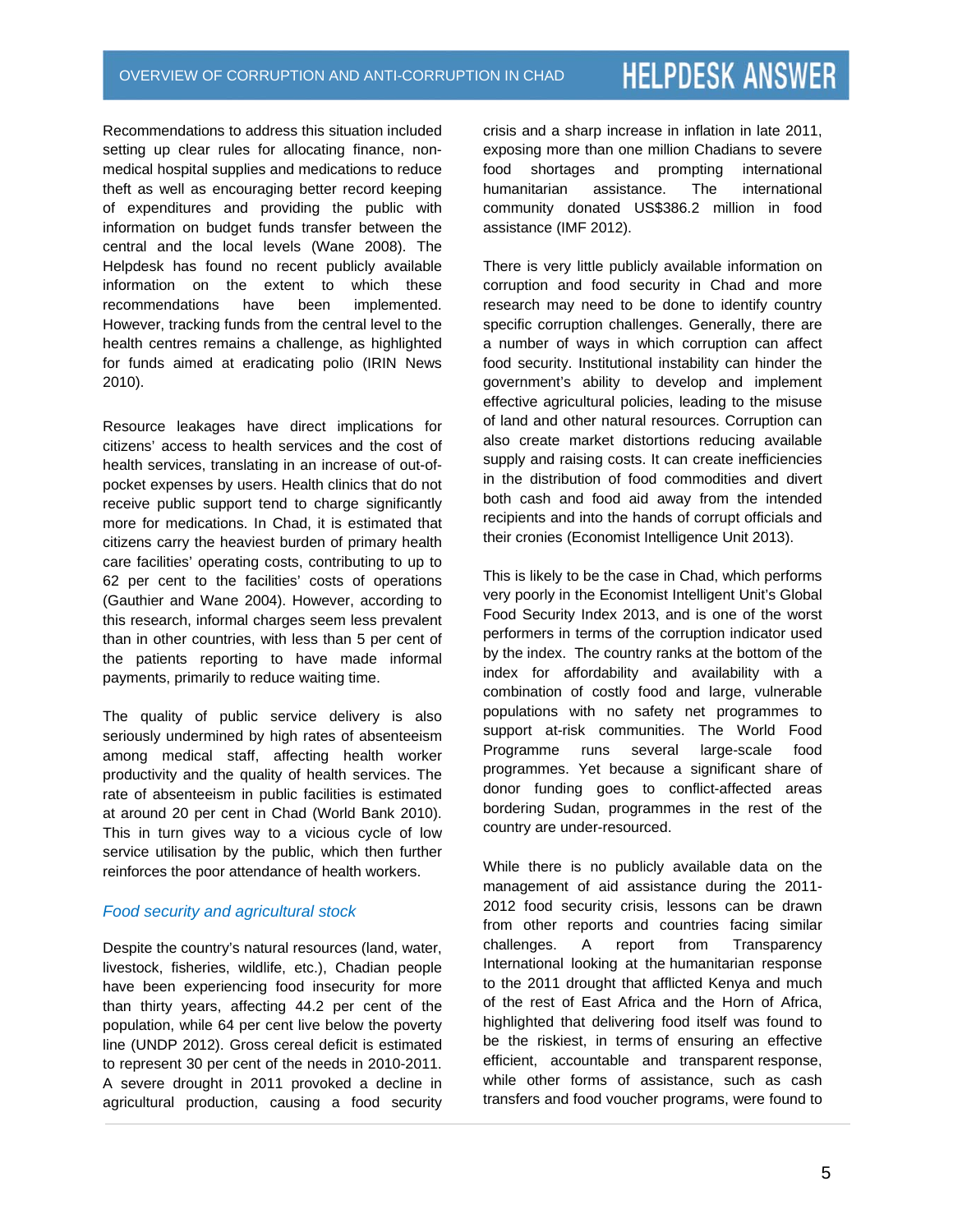be less prone to corruption (Global Post 2012; Transparency International 2012). The study also highlighted weak coordination processes and policies with multiple actors and a lack of government policies and guidance for food distribution as contributing to an increase in the risk of interventions not prioritising the neediest areas, or of duplicating assistance, all of which challenged the government, the World Food Program, aid agencies and donor governments to work together. While more research would be needed to assess to what extent such findings also apply to the Chadian situation, the 2011 food security crisis underscored the need for a national strategy to strengthen resilience to shocks, including evaluating the cost of ensuring food security and providing for them in the budget (IMF 2012).

# *Law enforcement and security forces in Chad*

Corruption and impunity permeate police and security forces, and street crime is sometimes committed by individuals in uniform. There are reports of security forces arbitrarily arresting travellers, often using the pretext of minor traffic violations and road-blocks (US Department of State 2011; US Department of State 2013). Arbitrary and unlawful arrests are widespread and there is a long standing pattern of detaining people without charges (Amnesty International 2013). In 2013, the president launched a crackdown on police corruption, uncovering illegal promotion and recruitment practices, lack of adequate training, favouritism, etc., and leading to the dismissal of two ministers (Jeune Afrique 2013).

Impunity for officials, particularly the military, is widespread. For example, the US Department of State's 2011 report on human right practices reports that members of the judiciary police – an office within the national police with arrest authority – exercise discretion in enforcing domestic court orders against the military or members of their ethnic groups (US Department of State 2011). Civilian leaders do not always have control over the security forces which reportedly ignore constitutional procedures and civil rights and are accused by human rights groups of killing and torturing with impunity (Freedom House 2013).

Similarly, the Bertelsmann Foundation reports that

corrupt office holders are not adequately prosecuted. On the contrary, people reporting corruption are often discriminated against, arrested, fined and in some cases, temporarily expelled from the country. Anti-corruption investigations and prosecutions are reportedly used as an instrument to marginalise political opposition (Bertelsmann Foundation 2014).

# *Infrastructure*

Chad's infrastructure is exceptionally poor, undermined by decades of civil war and mismanagement. Citizens have limited access to power, electricity, telecommunications, water, etc. In the run-up to the elections, the government massively invested in infrastructure (schools, universities, hospitals, prestige buildings for local governors and roads) to demonstrate that the entire population was finally profiting from the oil revenues. This intense but uncoordinated construction of infrastructure had little impact on citizens' welfare, as in many cases, users and personnel to run these facilities were lacking, and the buildings remained empty (Bertelsmann Foundation 2014). There are still major infrastructure projects underway, including the construction of new roads and bridges, government office buildings and oil infrastructure, such as pipelines. Plans include the construction of a new international airport, a railway connecting the country to the sea via neighbouring countries, and an industrial zone 40 kilometres outside N'Djamena (US Department of State 2013).

There are no recent and publicly accessible information or studies specifically focusing on corruption in the construction/infrastructure sector in Chad. However, in Chad, as in other developing countries, construction and infrastructure projects are confronted by major corruption challenges. In a context of weak governance, ill functioning institutions and endemic corruption, the size and scope of development projects, the complexity of the supply chains, the number of contractors involved, as well as the high level of government involvement increase the risk of bribery, corruption and fraud. These risks are further exacerbated in a context of under-developed regulatory capacity and weak norms of ethical business conduct, such as in Chad, where the ethical behaviour of local firms is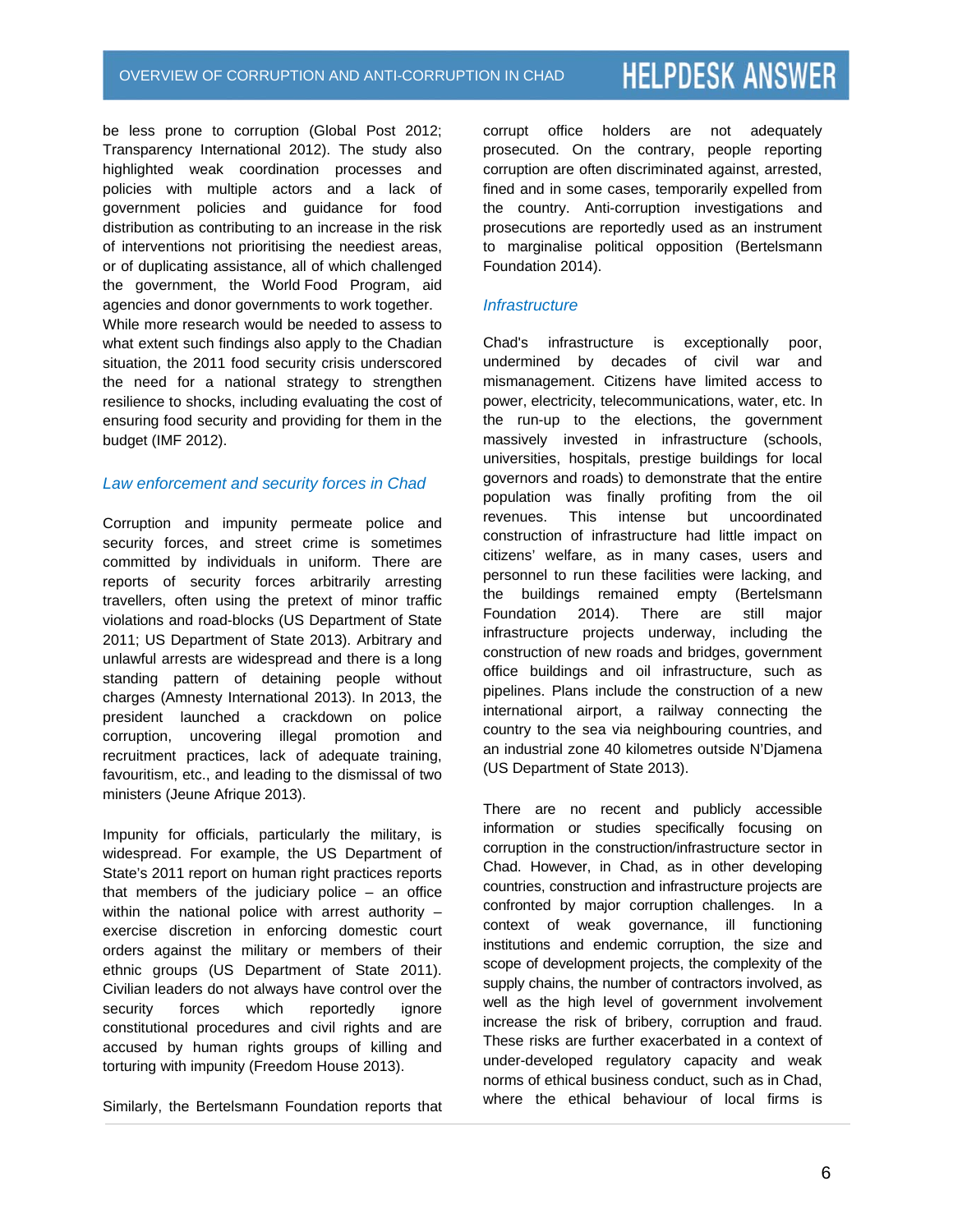assessed at 2.9 on a 1 to 7 scale in the 2013-2014 global competitiveness report.

Construction projects involve complex and technical procurement processes. The Government's Procurement Office and Infrastructure Ministry are perceived as prone to cronyism in the selection of projects and awarding of contracts (US Department of State 2011). All investment credits for public works are centralised at the Ministry of Infrastructure, which acts as a financial hub to which all the capital expenditure allocations of the other ministries are transferred. Other ministries must submit their plans to the ministry of infrastructure, which has sole charge of the award of contracts. This system not only challenges the capacity of the ministry to effectively oversee public procurement processes, but also allows a close ally to the president to monopolise all public works contracts without transparent tendering procedures, which undermines contract implementation and the quality of public investment. Senior regime figures have benefitted from this set up to enrich themselves. Opaque awarding of public works contracts have also reportedly increased corruption and cronyism, leading to over-invoicing and illicit diversion of funds to the benefit of those close to the regime (International Crisis Group 2009).

Bribery is also widespread in the sector. According to the World Bank/IFC's 2009 Enterprise survey, 58.6 per cent of the firms surveyed reported being expected to make an illegal payment to get a construction permit and 47.3 per cent are expected to make a gift of an estimated value of 4.3 per cent of the contract value to secure a government contract.

# *Oil sector*

Chad became an oil producing country in 2003.The project started in 2000, when the World Bank agreed to support the development of this sector with a loan for the building of the Chad-Cameroon pipeline linking Chad to the sea.

The project was conceived as a model for development, and oil management mechanisms were set up to escape the "resource curse" and ensure that oil revenues would be used to fight poverty. Chad subsequently signed a law (Law 001) which established a system ensuring that 80 per cent of the revenue would be spent on "priority" social sectors (such as health and education), and some money put aside for future generations. Transparency of revenue management was ensured by the creation of the *Collège de Contrôle et de Surveillance des Resources Pétrolières*, (CCSRP) an independent watchdog organisation including representatives of civil society, in charge of monitoring revenues and approving projects financed with oil revenues. Until 2005, the system appeared to work reasonably well and the CCSRP published regular, rigorous and comprehensive reports (International Crisis Group 2009).

In 2006, the law was amended to allow President Déby to allocate revenues to war efforts, buy weapons and re-equip the national army. These resources were then used to crush several rebellions. The CCSRP membership was changed in 2008 and its powers gradually reduced to limit its ability to control the use of revenues. A 2009 evaluation report from the World Bank indicated that the project contributed to fuel conflict and may have contributed to an increase in bad governance and corruption (World Bank 2009). An investigation conducted in 2005 also uncovered money wastes, documenting abuses such as shoddy school desks made of buckled wood, computers and printers purchased at inflated prices, and wells, schools and hospitals that were paid for but not completed (New York Times 2008). Concluding that Chad failed to comply with the key requirements, this development led the World Bank to pull out from the project in 2008.

The original petroleum management system was replaced by opaque arrangements. While revenues were also allocated to large infrastructure projects, the lack of transparency in the award of contracts fostered the development of patronage structures and extended the government's control over different sectors of society. As mentioned earlier, the Ministry of Infrastructure is at the centre of this system (International Crisis Group 2009). As a result, oil revenues are largely considered to have contributed to fuel wars and rebellions, sustain patronage networks, increase corruption and cronyism and deteriorate the country's overall governance system.

In addition, there is no adequate record keeping system in place in the country to monitor the flow of oil revenues from companies to government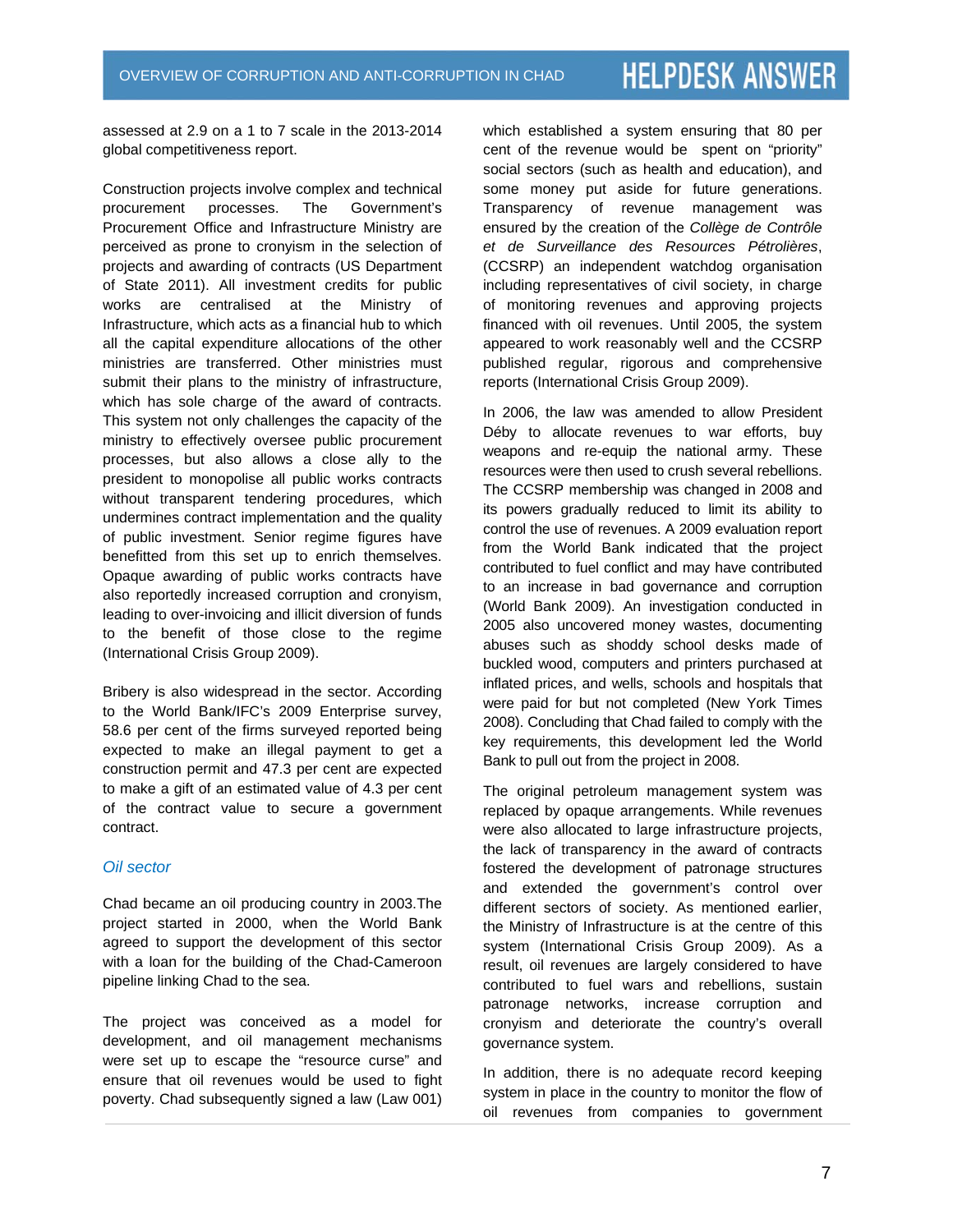accounts, which represents a significant risk of corruption and mismanagement (EITI 2014). This could change with the country joining the Extractive Industry Transparency Initiative (EITI). Chad was accepted on 16 April 2010 as a candidate country, however, it has failed to meet 12 of the 20 requirements, and on 30 August 2013 the EITI board demoted Chad to "not compliant" and urged the country to take steps to take the appropriate corrective measures before the target date of 23 August 2014 (AfDB 2014).

# *Aid*

There is very little publicly available information about corruption and the management of aid in Chad, aside from reports documenting the Chad-Cameroon pipeline project. According to OECD DAC statistics, Chad received \$US479 million overseas development aid in 2012, with EU institutions, the United States and France among the first contributors. Close to 75 per cent of aid consists of humanitarian assistance. More resources would need to be allocated to collect information and data and to commission research on this sector.

# 2. OVERVIEW OF ANTI-CORRUPTION EFFORTS IN CHAD

# **Overview**

In recent years, President Déby pledged in various forums to eliminate corruption from Chadian public life and promised to prosecute corrupt officials. The government has a specific ministry, the Ministry for Morality and Good Governance, dedicated to combating corruption, which, in 2009, commissioned a strategic plan to fight corruption (*Centre d'Etudes et de Recherche pour la Dynamique des Organisations* 2009). The same year, the Chadian government launched investigations of 10 high-ranking officials, including several cabinet ministers and the then-mayor of N'Djamena but charges against those indicted were dropped for lack of evidence in mid-2010 (US Department of State 2011; KPMG 2014). The President's chief-of-staff, Mahamat Saleh Annadif and the anti-corruption minister were also arrested in 2012 on corruption charges. More recently, Ahmat Bachir, the president's director of cabinet was dismissed on corruption allegations (Jeune Afrique 2014).

In 2012, Operation Cobra was also launched by the minister of justice, an initiative aimed at increasing transparency and efficiency in public finance, particularly in revenue collection agencies. Civil servants and local officials were dismissed following inspections in certain districts. President Déby issued a decree dismissing approximately 400 customs agents and transferring an estimated 300 others for alleged acts of corruption and fraud. In late 2012, the minister of justice and good governance reported that this anti-corruption campaign had contributed to recover 38 milllion (Bertelsmann Foundation 2014).

However, the anti-corruption drive is perceived by some observers as being politically motivated and used as a way to eliminate political opposition (US Department of State 2012; Bertelsmann Foundation 2014). In 2009, only 11 per cent of citizens interviewed within the framework of a corruption perception survey assessed the governments' efforts to fight corruption to be effective (Republic of Chad/Centre d'Etudes et de Recherche pour la Dynamique des Organisations (CERDO) 2009). Respondents mentioned impunity (56 per cent), lack of enforcement and transparency (51 per cent) as areas of major concern.

# **Legal Framework**

Chad has an anti-corruption legislation, the 004/PR/2000 Act, on economic crimes which criminalises active and passive bribery, embezzlement and influence peddling, among others. The law is characterised by heavy sanctions and penalties for corruption (AfDB/UNDP 2004).

Money laundering is also criminalised in Chad, although some reports point to shortcomings in the legal framework and a general lack of implementation of the anti-money laundering regulations (IMF 2013).

Public officials are subject to financial disclosure laws and required to declare their assets, but the laws do not specify any sanction for noncompliance and remain largely unenforced (US Department of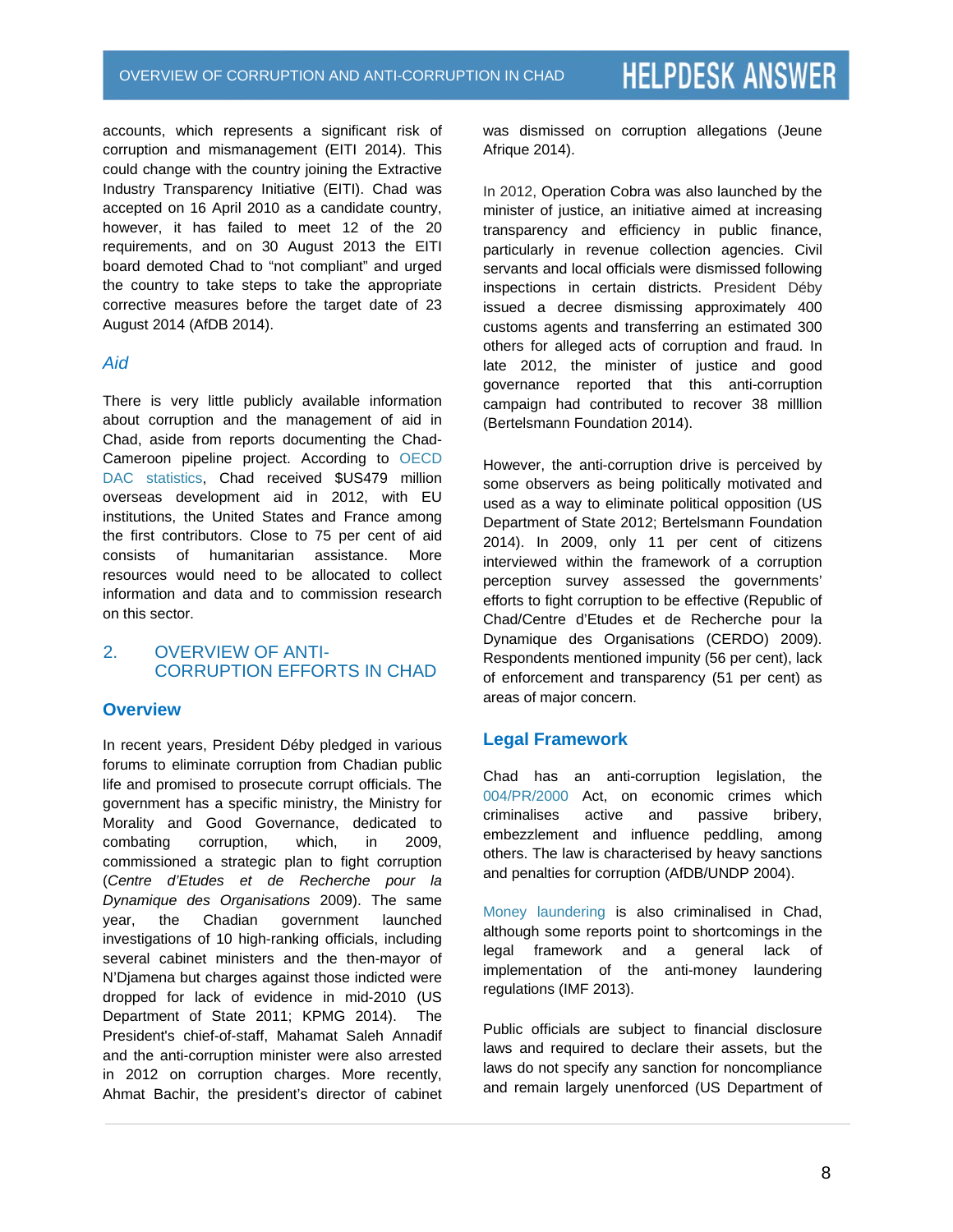State 2012).

According to the US Department of State (2013), there are no laws providing for the protection of public and private whistleblowers. Also, the law does not provide for public access to government information (US Department of State 2013; Freedom House 2013).

In terms of its international commitment, Chad has not ratified the UN Convention against Corruption but has signed the African Union Convention on Preventing and Combating Corruption.

# **Institutional framework**

Chad has a number of institutions involved in anticorruption, some with overlapping mandates. There is little information publicly available on the effectiveness of these institutions and the challenges they face. However, they all generally face major resource and capacity constraints which hamper their capacity to fulfil their mandate. There is also no clear indication of a firm political will to effectively address corruption in the country.

# *Judiciary*

While separation of power exists institutionally, it is weak in practice. The rule of law and the judiciary are weak and heavily influenced by the executive. Judges are appointed by the President, without confirmation by the National Assembly, which makes the judiciary vulnerable to influence from the political leadership (KPMG 2014). Judicial harassment of political opponents is frequent (Freedom House 2013), while government officials and influential people close to the political leadership are rarely prosecuted and enjoy impunity (Bertelsmann Foundation 2014). Judges acting independently are exposed to intimidations, retaliation or dismissal. In 2012, for example, a judge who dismissed charges against an opposition parliamentarian was suspended and accused of violating the confidentiality of court proceedings (Bertelsmann Foundation 2014).

In addition, the judiciary faces major (financial and human) resources and capacity challenges. Judicial officials lack training and expertise, criminal processes are slow and court decisions are not always enforced (UNDP 2012). Prison conditions are inhumane and many inmates are held without charge or guarantee of their right to a fair trial (Amnesty International 2013; Freedom House 2013). This undermines citizens' access to justice and erodes the credibility of judicial institutions.

Corruption and bribery also permeates judicial institutions. Bribery influences court decisions and 80 per cent of citizens interviewed in a 2009 survey perceived that there are two justice systems in the country, one for the rich and one for the poor (Republic of Chad/CERDO 2009). Of the firms interviewed, 36.2 per cent within the framework of the 2009 IFC/World Bank Enterprise survey identified the courts system as a major constraint to doing business in the country.

# *Ministère de l'assainissement public et de la promotion de la bonne gouvernance*

The Ministry for Moralisation and Promotion of Good Governance investigates and prosecutes cases of malfeasance, and conducts training and awareness raising campaigns. It is in charge of planning, implementing and monitoring the oversight of public services. Its credibility has been undermined by the dismissal of its minister in 2012 on corruption allegations. Some observers suggest that the ministry is weak and partial and does not have the power to coerce other more powerful ministries (Journal du Tchad 2011).

# *Inspection Générale des Finances (IGF)*

As one of Chad's audit institutions, the General Inspection of Finances, under the Ministry of Finances, plays an important role in detecting corruption through its audits of public institutions. Audit reports are published on the IGF website. The IGF also publishes an annual report of budget implementation as well as its audit reports on its website. Its recommendations in terms of sanctions are rarely implemented (AfDB/UNDP 2004). However, few Chadians have internet access and the IGF website was not functional at the time of writing this report.

# *Chambre des Comptes*

The Supreme Court's Chamber of Accounts is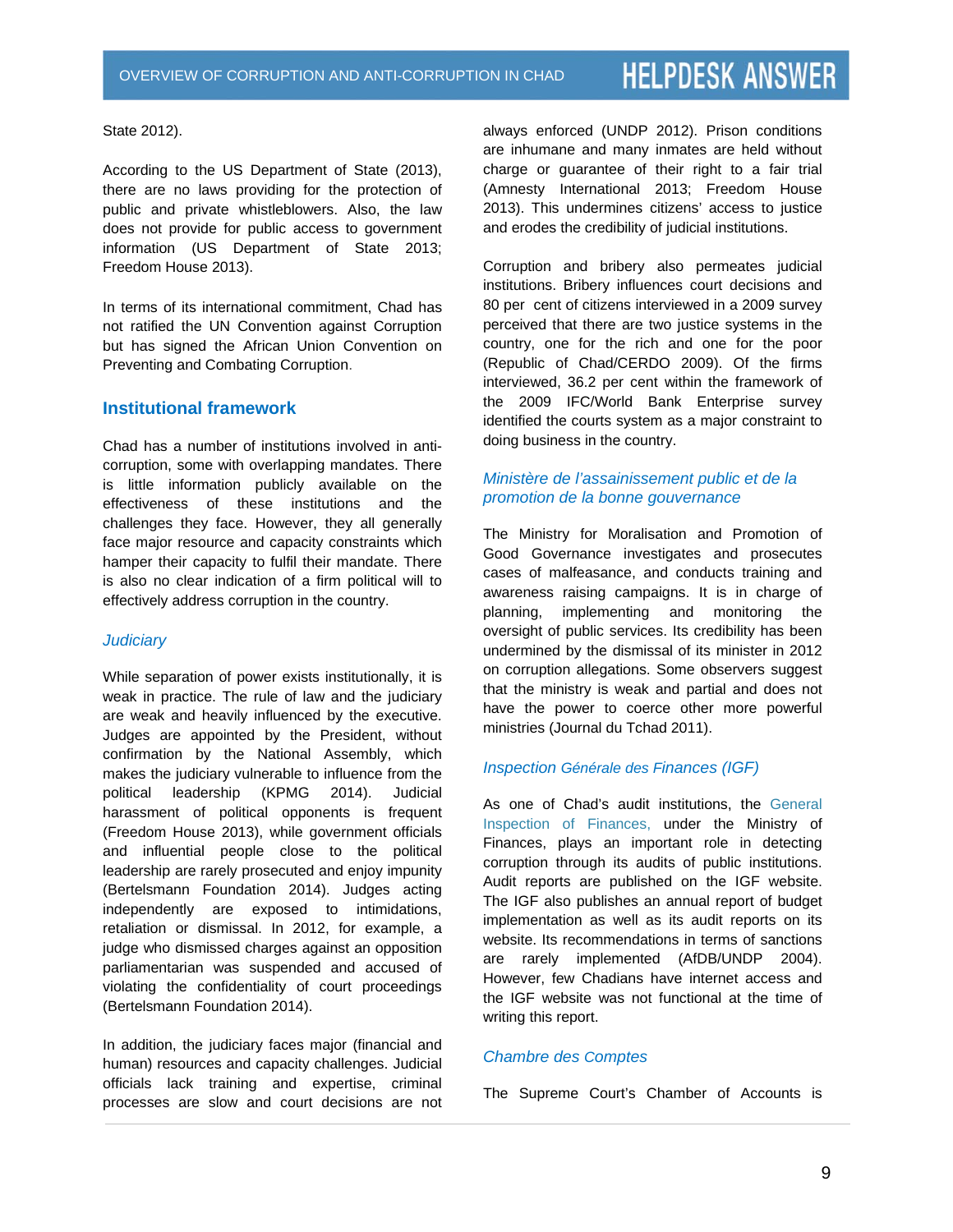responsible for controlling the implementation of the finance aw, as well as posteriori control of the accounts of bodies receiving public money. Its audit role overlaps with that of the IGF and their respective mandates are often a source of confusion. As a judicial institution, and contrary to the IGF, the chamber can impose sanctions as its oversight powers are independent from the executive and exercised by irremovable judges (AfDB/UNDP 2004). However, it seems that it has not been very effective against corruption (UN/Republic of Chad 2013).

#### *Cour des Comptes*

Chad is in the process of establishing a Court of Accounts, in line with the guidelines of the *Communauté Economique et Monétaire des Etats de l'Afrique Centrale* (CEMAC). Composed of five chambers and thirty-one members appointed for five years, it is in charge of controlling government revenues, expenditures and budget implementation and supports government and the national assembly in the implementation of the finance law.

# *Agence Nationale d'Investigation Financière (ANIF)*

The national financial investigative agency acts as Chad's financial intelligence unit as provided for by CEMAC Regulation No 01/03/CEMAC/UMAC/CM of April 04 2003 and created by Decree n°107/PR/PM/MFEP/07*.* It faces *s*erious resource constraints and its financial reporting and analysis is limited. Law enforcement officials would require training in financial crime investigations (US Department of State 2012).

# *Médiateur de la République*

Created in 1997, the Médiateur de la République acts as an ombudsman in Chad. It is in charge of handling citizens' complaints of central and local public institutions and makes recommendations on the functioning of public institutions.

# *Organe Chargé des Marchés Publics (OCMP)*

As already mentioned, public procurements are extremely vulnerable to corruption in Chad. The OCMP is Chad's public procurement authority. In each ministry, a *Commissions d'Ouverture et de Jugement des Offres* (COJO) has also been created to open and evaluate the bids. The OCMP does not have the capacity to oversee public procurement effectively and a reform of its mandate and organisation is currently envisaged. Within this framework, the government is considering adopting a national public procurement regulatory authority similar to other models in the region to oversee public procurement processes (Republicoftogo.com 2014). Public procurement financed by donors are not subject to the same procedure (CEMAC Business 2014).

Reform of the public procurement code that was adopted in 2003 is also underway, with a new commission in charge of the reform process and of integrating international norms and standards in Chadian procurement regulation (CEMAC Business 2014).

#### *Regional bodies*

Chad participates in a number of regional anticorruption initiatives such as the African Parliamentarians Network against Corruption, the African Association of Anti-Corruption Authorities, the Central African Action Group against Money Laundering, the networks of national anti-corruption institutions in Central Africa, and the Observatory for the Fight against Corruption in Central Africa (OLCAC).

# **Other stakeholders**

# *Media*

While the constitution formally provides for freedom of expression and of the press, both rights are severely repressed in Chad and self-censorship is common practice in the media (Freedom House 2013). Permissions are required from the prosecutor's office, the High Council of Communication (HCC), Chad's media regulatory body, and the Ministry of Commerce to establish a media outlet. Proposed revisions to the media law introduced in 2012 includes more draconian requirements, including imposing more demanding educational credentials on journalists, broadening definitions and sanctions of press offences and the requirement to submit to the HCC copies of the newspaper prior to publication, raising concerns about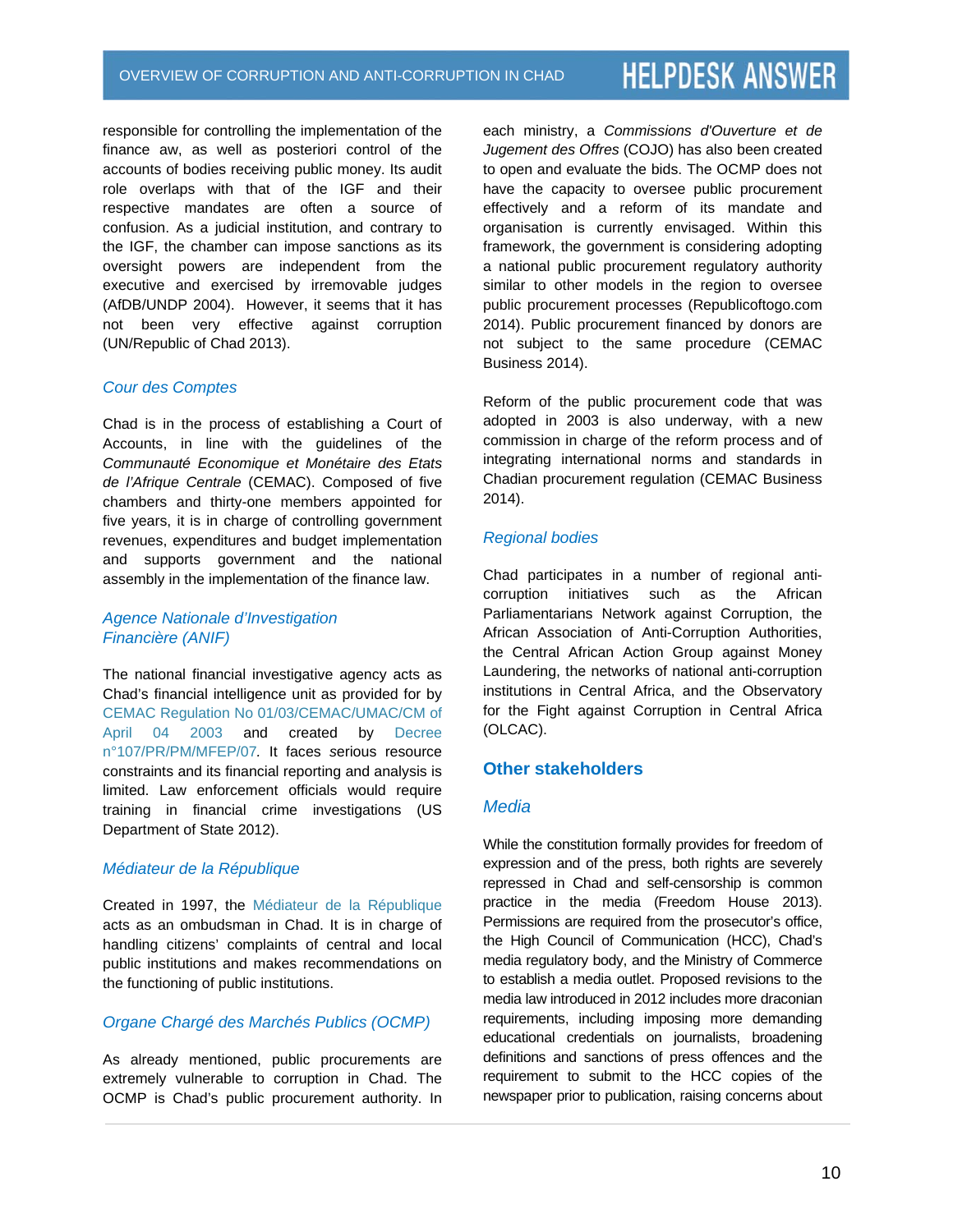censorship. The HCC is perceived to be influenced by government (Bertelsmann Foundation 2014).

Independent media routinely face governmental pressure. The government makes use of threats, violence and legal provisions such as defamation and libel laws to censor critical reports. For example, in 2012, one editor of an opposition oriented paper was convicted of defamation for publishing a trade union petition critical of the government and his newspaper was suspended for three months (Bertelsmann Foundation 2014; Freedom House 2013).

Private newspapers are available only in N'Djamena and rural citizens rely on radio as the main source of information, but the private radio licensing fee is prohibitively expensive (Freedom House 2013). The state owns the only television station and subisidises the only daily newspaper, *Le Progrès*, in exchange for its support. Some newspapers use printing facilities outside the country for financial reasons, but the proposed amendments to the media law contain provisions to forbid this practice.

Chad is ranked 139 out of the 180 countries assessed by the Reporters Without Boarders' 2014 World Press Freedom Index. The organisation regards Chad as an authoritarian country, whose rule tends to get even tougher. In 2013, three journalists were jailed on trumped-up charges for several months and when finally released, could not been go back to independent journalism.

#### *Civil society*

The freedom of association and assembly is formally guaranteed and citizens are allowed to form independent or civil groups (Bertelsmann Foundation 2014).

However, civil society is traditionally weak in the country, although it has developed in recent years mainly due to international support, mostly focusing on oil production or farmers conflicts. Citizens are exposed to threat, harassment and intimidations when critical of government. For example, in 2012, two human right activists were attacked in their home by unidentified men (Bertelsmann Foundation 2014). Assemblies and protests are often banned, limiting civil society space to express dissent. In 2012, for example, a march organised by civil rights organisations protesting against threats against journalists and activists was blocked by the minister of interior (Bertelsmann Foundation 2014).

Amnesty International also recently documented how the practice by successive governments to use arbitrary arrests and detention without charge or trial to silence government critics has persisted in the country and even worsened in recent years (Amnesty International 2013). This situation greatly limits civil society opportunity to fully play a watchdog role in the country.

# 3. REFERENCES

AfDB. 2014. *African Economic Outlook – Chad*, http://www.africaneconomicoutlook.org/en/countries/centr al-africa/chad/

AfDB/UNDP. 2004. Rapport sur le profil de gouvernance du Tchad

Amnesty International. 2013a. *In the Name of Security? Arrests, Detentions and Restrictions on Freedom,*  http://www.amnesty.org/fr/library/info/AFR20/007/2013/en

Amnesty International. 2013b. *Chad: Repressive Tactics against Government Critics Must Come to an End,* http://www.amnesty.org/en/for-media/pressreleases/chad-repressive-tactics-against-governmentcritics-must-come-end-2013-10-24

BBC. 2014. *Chad Country Profile*, http://www.bbc.com/news/world-africa-13164686

Bertelsmann Foundation. 2014. *Bertelsmann Transformation Index 2014 – Chad Country Profile,* http://www.btiproject.org/fileadmin/Inhalte/reports/2014/pdf/BTI%20201 4%20Chad.pdf

CEMAC Business. 2014. *Réviser pour accélérer* http://cemacbusiness.com/tchad-revision-des-marchespublics-public-tenders-being-updated/

Centre d'Etudes et de recherche pour la Dynamique des organisations. 2009. *Plan stratégique de lutte contre la corruption au Tchad*

Debos, M. 2014. *International Interventions and the Human Cost of a Militarized Political Marketplace in Chad,*  http://sites.tufts.edu/reinventingpeace/2014/07/17/internati onal-interventions-and-the-human-cost-of-a-militarizedpolitical-marketplace-in-chad/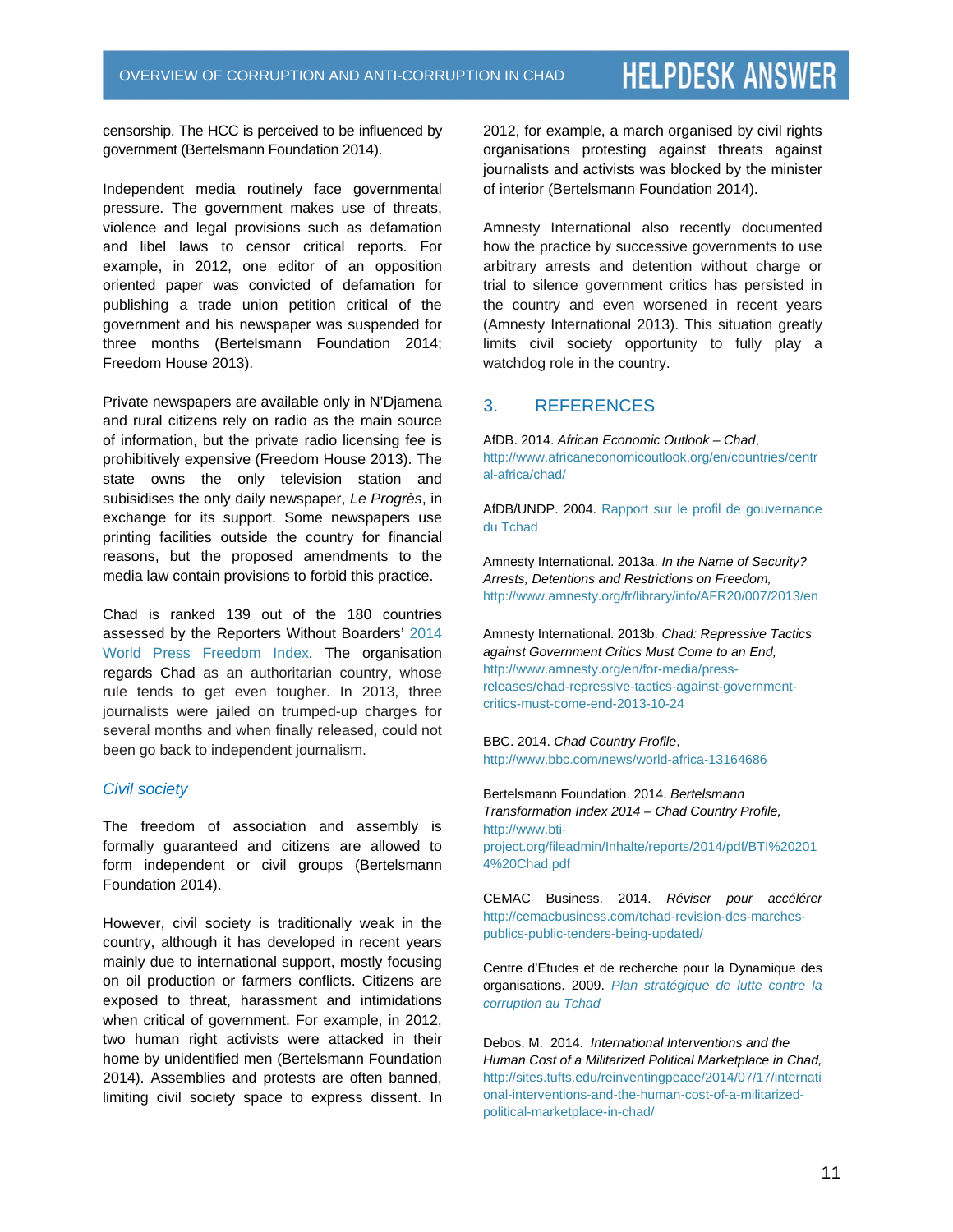Economist Intelligence Unit. 2013. *Global Food Security Index,* 

http://www.eiu.com/public/topical\_report.aspx?campaignid =FoodSecurity2013

#### Encyclopedia of the Nations. No date. *Chad - Politics, Government, and Taxation,*

http://www.nationsencyclopedia.com/economies/Africa/Ch ad-POLITICS-GOVERNMENT-AND-TAXATION.html

EITI. 2014. *Opening the Chadian Black Box*, http://eiti.org/news/opening-chadian-black-box

Freedom House. 2013. *Freedom in the World – Chad,*  http://www.freedomhouse.org/report/freedomworld/2013/chad

Freedom House. 2013. *Freedom of the Press 2013 – Chad*, http://www.freedomhouse.org/report/freedompress/2013/chad

Gauthier, B. ; Wane, W. 2004. *Suivi des dépenses publiques à destination dans le secteur de la santé au Tchad : analyse des résultats d'enquête* 

*http://siteresources.worldbank.org/INTRES/Resources/46 9232-1107449512766/648083- 1248788659812/Chad\_QSDSReport\_Health2.pdf*

Gauthier, B.; Wane, W. 2007. *Leakage of Public Resources in the Health Sector: An Empirical Investigation of Chad,* 

*http://elibrary.worldbank.org/doi/book/10.1596/1813-9450- 4351*

Global Post. 2012. *Food Aid Ripe for Corruption Reports Transparency International,*

http://www.globalpost.com/dispatches/globalpostblogs/africa/food-aid-ripe-corruption-reports-transparencyinternational

Heritage Foundation. 2014. *Index of Economic Freedom – Chad,* http://www.heritage.org/index/country/chad

IMF. 2012. *Chad Staff Report for the 2012 Article IV Consultation*, http://www.imf.org/external/pubs/ft/scr/2013/cr1387.pdf

International Crisis Group. 2009. *Chad: Escaping the Oil Trap,* 

*http://www.crisisgroup.org/en/regions/africa/centralafrica/chad/B065-chad-escaping-from-the-oil-trap.aspx*

IRIN News. 2010. *Tchad: Enrayer la corruption pour éradiquer la polio,*

http://www.irinnews.org/fr/report/88388/tchad-enrayer-lacorruption-pour-%C3%A9radiquer-la-polio

Jeune Afrique. 2013. *Tchad : le grand coup de balai d'Idriss Déby Itno dans la police,* http://www.jeuneafrique.com/Article/ARTJAWEB2013021 5085038/

Jeune Afrique. 2014. *Tchad : disgrâce de Ahmat Bachir, directeur de cabinet de Déby,*  http://www.jeuneafrique.com/Article/ARTJAWEB2014020 4155556/

Journal du Tchad. 2011. *Corruption: Les Etats-Unis sensibilisent les acteurs Tchadiens, http://www.journaldutchad.com/article.php?aid=872*

KPMG. 2014. Chad Country Profile. KPMG Africa Region 2012/2013

New York Times. 2008. *World Bank Ends Effort to Help Chad Ease Poverty*, http://www.nytimes.com/2008/09/11/world/africa/11chad.h

tml?\_r=2&

Transparency International. 2012. *Food Assistance Integrity Study,* http://www.transparency.org/files/content/pressrelease/20 12\_TIKenya\_FoodAssistanceIntegrityStudy.pdf

UNDP/Gouvernement of Chad. 2012 *Programme des Nations Unies pour le Développement Plan d'Action du Programme Pays 2012-2015,*

http://www.td.undp.org/content/dam/chad/docs/UNDP-TD-CPAP-2012.pdf

Republicoftogo.com. 2014. *Le Tchad veut s'inspirer du Togo pour créer une Autorité de régulation des marchés publics,* 

http://www.alwihdainfo.com/Le-Tchad-veut-s-inspirer-du-Togo-pour-creer-une-Autorite-de-regulation-des-marchespublics\_a11507.html

UN Economic Commission for Africa/Republic of Chad. 2013. *Forum sur la gouvernance dans les pays en situation de post-conflit,*

http://www.uneca.org/fr/forum-sur-gouvernance

United States Institute of Peace. 2010. *Peace Brief: Stabilizing Chad: Security, Governance and Development Challenges, http://www.usip.org/publications/stabilizing-chad-security-*

*governance-and-development-challenges*

US Department of State. 2011. *2011 Investment climate statement – chad* http://www.state.gov/e/eb/rls/othr/ics/2013/204619.htm

US Department of State. 2013. *2013 Investment Climate*